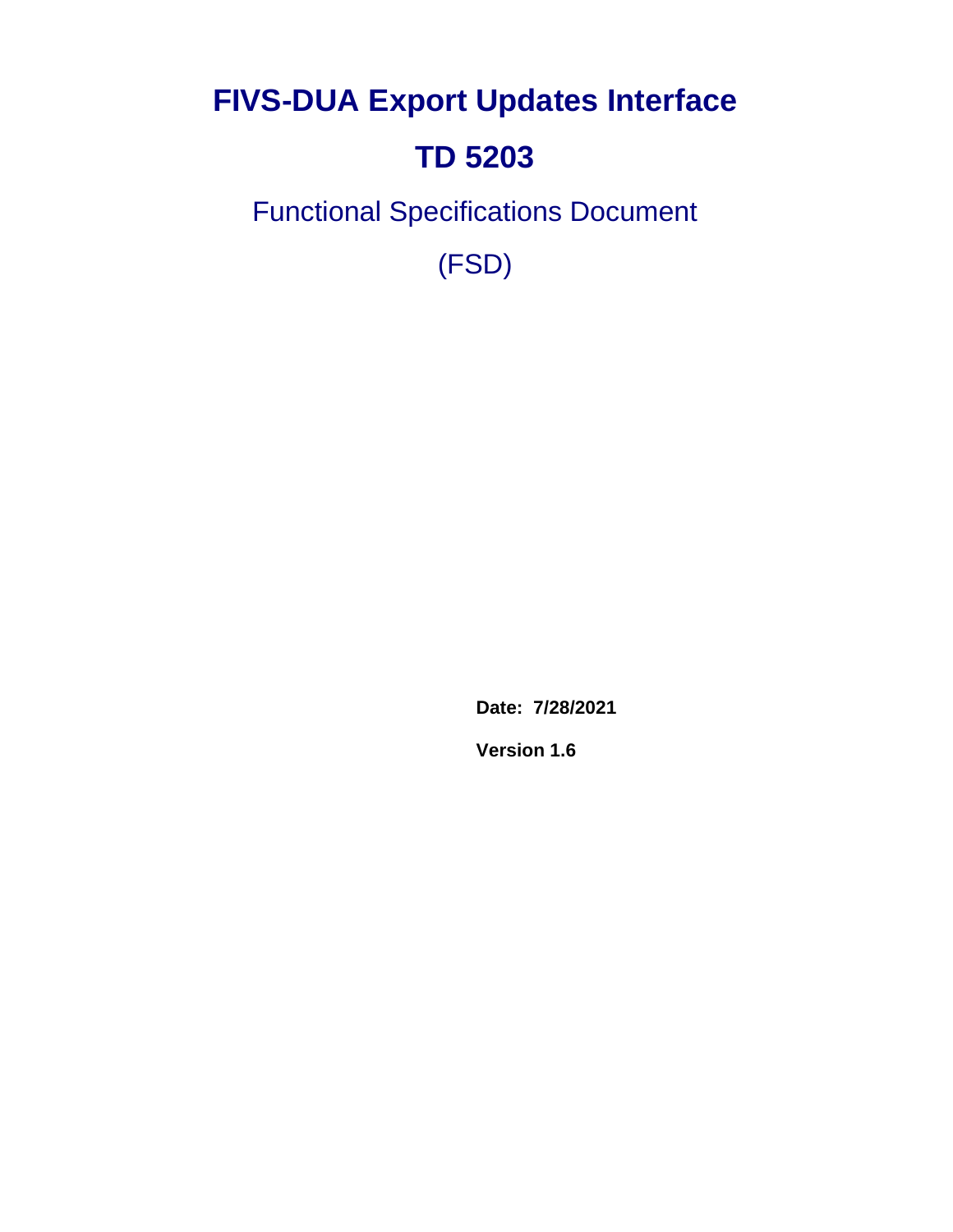#### **Table of Contents**

<span id="page-1-0"></span>

| 1.0 |       | <b>Document Control</b><br>3              |                |  |  |  |  |
|-----|-------|-------------------------------------------|----------------|--|--|--|--|
| 2.0 | 3     |                                           |                |  |  |  |  |
| 3.0 |       | <b>Update Export Files to FIVS</b>        | 3              |  |  |  |  |
|     | 3.1.1 | IP File Layout – Export to FIVS           | 3              |  |  |  |  |
|     | 3.1.2 | Bank Account File Layout - Export to FIVS | 3              |  |  |  |  |
|     | 3.1.3 | Address File Layout - Export to FIVS      | $\overline{4}$ |  |  |  |  |
| 4.0 |       | <b>Business Rules</b>                     |                |  |  |  |  |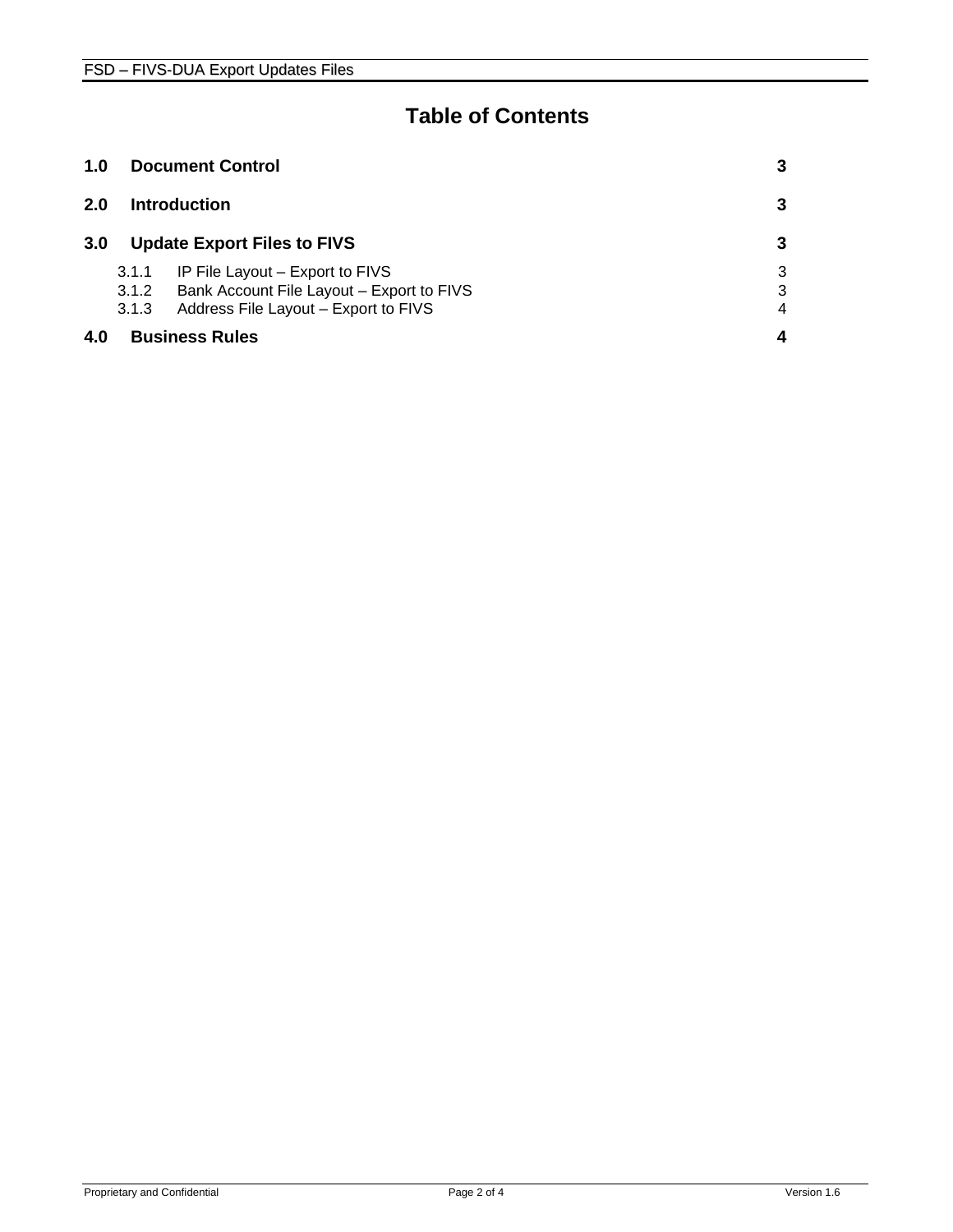### **1.0 Document Control**

| Version | Details of Change                                | <b>Changed Sections</b> | Author          | Date      |
|---------|--------------------------------------------------|-------------------------|-----------------|-----------|
| 1.0     | Initiate Document                                |                         | Karen O'Donnell | 10/01/20  |
| 1.5     | <b>Update File Layouts</b><br>and Business Rules | $3.0$ and $4.0$         | Karen O'Donnell | 10/26/20  |
| 1.6     | Update file location,<br>filename and<br>batches | 4.0                     | Thomas Schrama  | 7/28/2021 |
|         |                                                  |                         |                 |           |

### <span id="page-2-0"></span>**2.0 Introduction**

New and Reopen claims are sent daily to the FIVS system for fraud analysis and verification. Also, on a daily basis the FIVS system needs to receive update files for specific information that has changed: IP address, Bank Account information and/or change of Payment Method Option, Mailing and/or Residential Address changes. These changes can be applied to the records currently on file to ensure they are not fraudulent changes.

### <span id="page-2-1"></span>**3.0 Update Export Files to FIVS**

#### **3.1.1 IP File Layout – Export to FIVS**

<span id="page-2-2"></span>

| <b>Position</b> | Field                | Data Type | Description                                          | <b>Field Notes</b>         |
|-----------------|----------------------|-----------|------------------------------------------------------|----------------------------|
|                 |                      |           | Unique identifier from UI Online associated with the |                            |
|                 | Claimant ID          | String    | claimant                                             | Required. Cannot be blank. |
|                 |                      |           | Unique identifier for the claim associated with the  |                            |
| 2               | Claim ID             | String    | claimant.                                            | Required. Cannot be blank. |
| 3               | <b>Modified Date</b> | Date/Time | Date/time the IP was seen.                           | Required. Cannot be blank. |
|                 | <b>IP Address</b>    | String    | IP Address used for logging onto UIO                 | Required. Cannot be blank. |
|                 |                      |           |                                                      |                            |

#### **3.1.2 Bank Account File Layout – Export to FIVS**

<span id="page-2-3"></span>

| <b>Position</b> | Field                                | Data Type | <b>Description</b>                                               | <b>Field Notes</b>                                               |
|-----------------|--------------------------------------|-----------|------------------------------------------------------------------|------------------------------------------------------------------|
|                 | Claimant ID                          | String    | Unique identifier from UI Online associated<br>with the claimant | Required. Cannot be blank.                                       |
| 2               | <b>Modified Date</b>                 | Date/Time | Date/time the bank was added.                                    | Required. Cannot be blank.                                       |
| 3               | Payment Method                       | String    | Updated Payment Method (ACH, Debit Card,<br>or Paper Check)      | Required. Cannot be blank.                                       |
| 4               | <b>Routing Number</b>                | String    | Updated Bank routing number                                      | Optional. Leave blank if payment method<br>swapped to debit card |
| 5               | <b>Bank Account</b><br><b>Number</b> | String    | Updated Bank account number                                      | Optional. Leave blank if payment method<br>swapped to debit card |